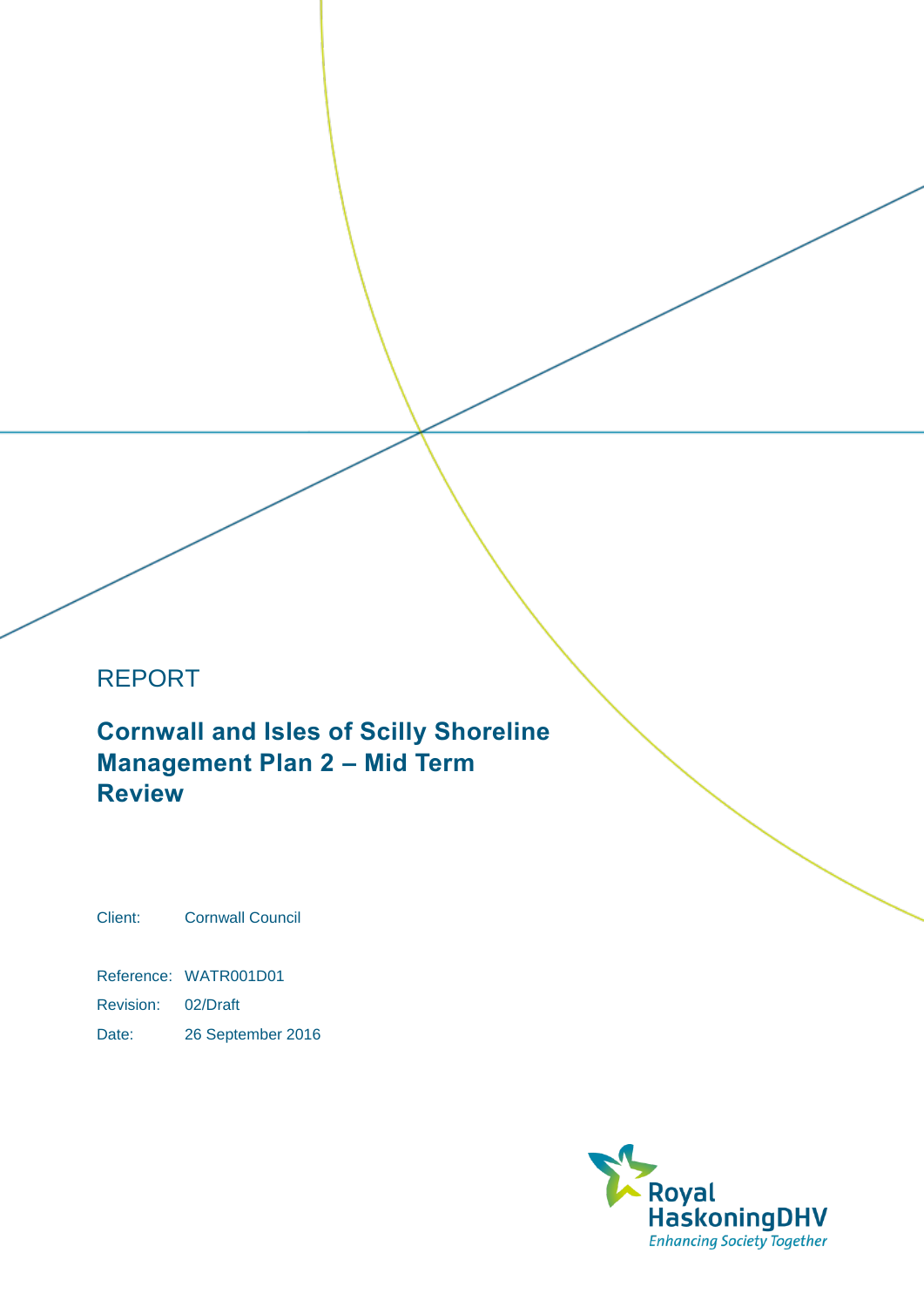

#### **HASKONINGDHV NEDERLAND B.V.**

- Trade register number: 56515154 Stratus House Emperor Way Exeter EX1 3QS **Water** 
	- +44 1392 447999 **T**
	- +44 1392 446148 **F**
	- [info.exeter@uk.rhdhv.com](mailto:info.exeter@uk.rhdhv.com) **E** 
		- [royalhaskoningdhv.com](https://royalhaskoningdhv.com) **W**

Document title: Cornwall and Isles of Scilly Shoreline Management Plan 2 – Mid Term Review

O p e n

| Document short title:  |                                        |
|------------------------|----------------------------------------|
|                        | Reference: WATR001D01                  |
| Revision: 02/Draft     |                                        |
|                        | Date: 26 September 2016                |
| Project name:          |                                        |
| Project number: PB4338 |                                        |
|                        | Author(s): Greg Guthrie, Julie Dunstan |
|                        | Drafted by: Julie Dunstan              |
|                        | Checked by: Greg Guthrie               |
| Date / initials:       |                                        |
| Approved by:           |                                        |
| Date / initials:       |                                        |
|                        |                                        |
| ssification            | EM CE<br>MANAGEMENT<br>$=$ $18$        |
| эn                     |                                        |
|                        |                                        |

#### **Disclaimer**

Cla Op

 *B.V. accepts no responsibility or liability for these specifications/printed matter to any party other than the persons by*  whom it was commissioned and as concluded under that Appointment. The quality management system of *No part of these specifications/printed matter may be reproduced and/or published by print, photocopy, microfilm or by*  any other means, without the prior written permission of HaskoningDHV Nederland B.V.; nor may they be used, *without such permission, for any purposes other than that for which they were produced. HaskoningDHV Nederland HaskoningDHV Nederland B.V. has been certified in accordance with ISO 9001, ISO 14001 and OHSAS 18001.*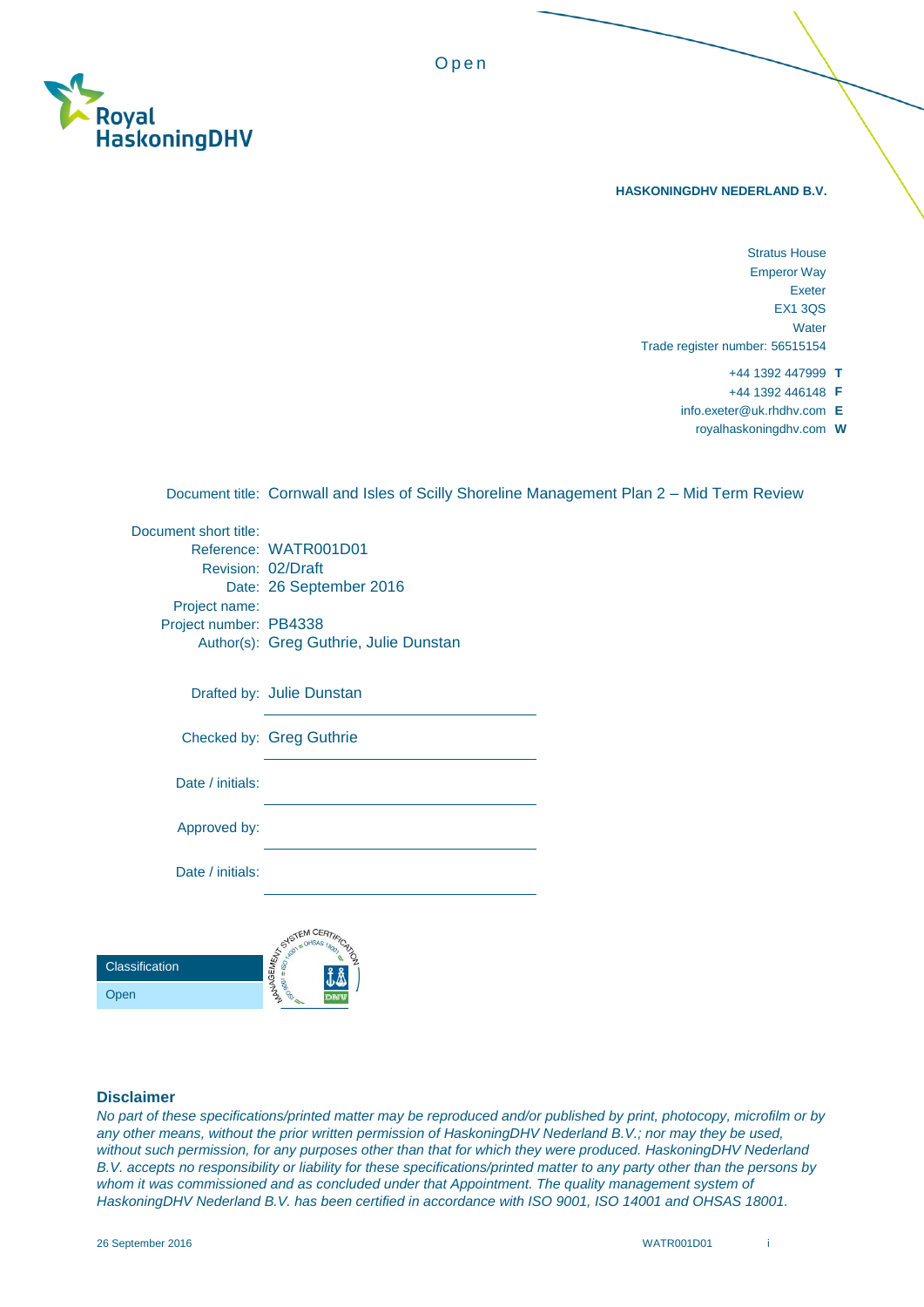

# **Table of Contents**

| 1              | <b>Scope</b><br>$\mathbf 1$ |                                      |                         |  |
|----------------|-----------------------------|--------------------------------------|-------------------------|--|
| $\overline{2}$ |                             | <b>SMP2 Context</b>                  |                         |  |
|                | 2.1                         | <b>Policy development/context</b>    | $\mathbf{2}$            |  |
|                | 2.2                         | <b>Key Principles</b>                | $\overline{\mathbf{3}}$ |  |
|                | 2.3                         | <b>Development of Policy</b>         | $\overline{3}$          |  |
|                |                             | 2.3.1 Division of the coast          | 3                       |  |
|                |                             | 2.3.2 Policies                       | 4                       |  |
|                | $2.4^{\circ}$               | <b>Action Plan</b>                   | 6                       |  |
| 3              |                             | <b>Cornwall SMP2 Mid-term review</b> |                         |  |
|                | 3.1                         | <b>Introduction</b>                  | 7                       |  |
|                |                             | 3.2 SMP2 Wide Actions                | 11                      |  |

# **Appendices**

# **Cornwall and Isles of Scilly Shoreline Management Plan 2 APPENDIX**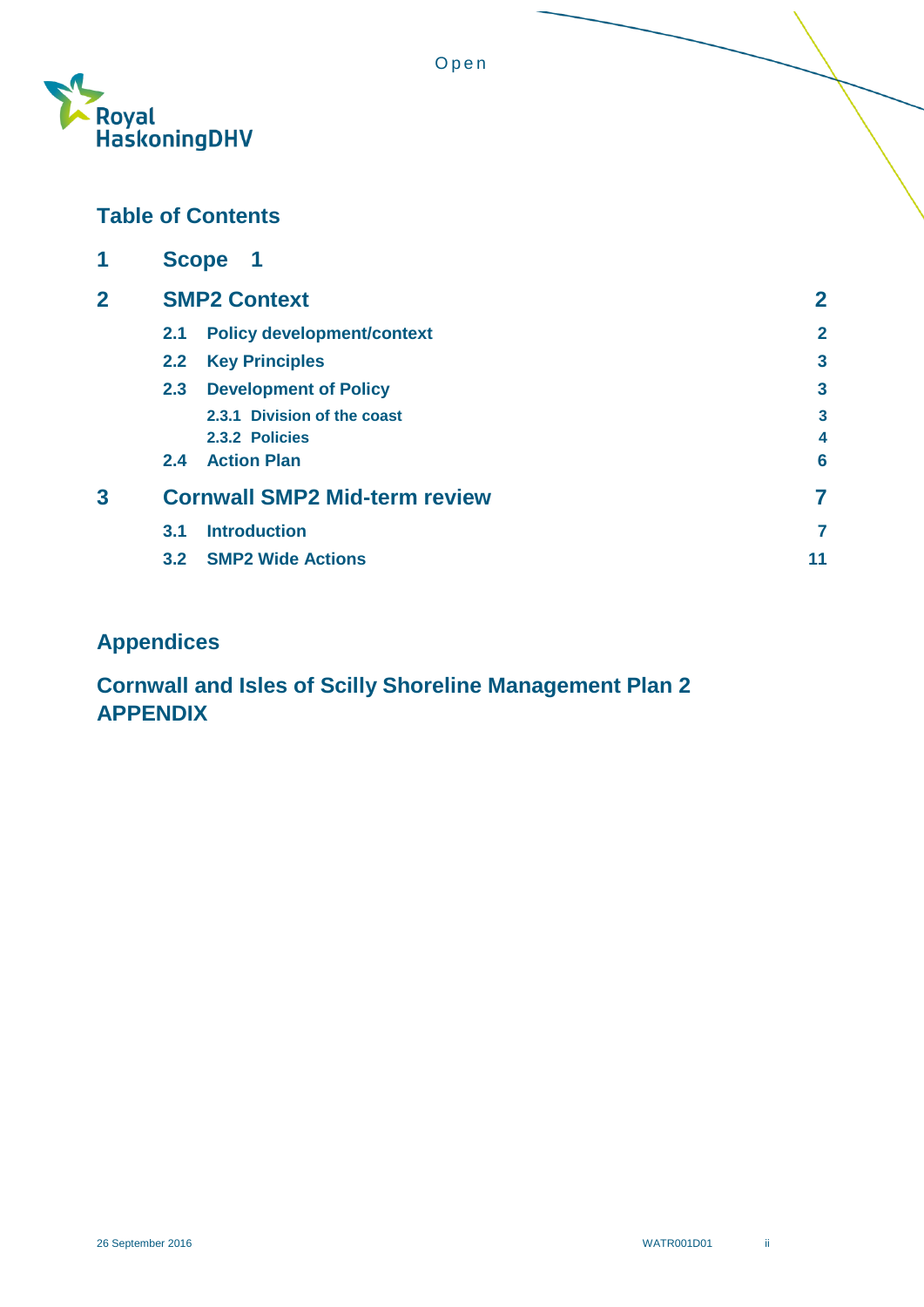



## <span id="page-3-0"></span>**1 Scope**

 This document presents a mid-term review of the Cornwall sections of the Cornwall and Isles of Scilly Shoreline Management Plan 2 (SMP2).

 The focus of the review is upon the SMP2 Preferred Plan, in terms of the planned policies and their associated actions (the Action Plan) for each section of coast where there is planned change in terms of coastal management over the SMP2 epochs, and from SMP1.

 The mid-term review is the opportunity to take stock of progress in delivering the Preferred Plan since SMP2 was published (2011). As such the review aims to build upon the thinking behind the Preferred Plan, rather than undertake a full re-assessment of this Plan. To this end Section 2 of this report provides information on how the Preferred Plan was developed and agreed through the SMP2 process.

 The review does provide the opportunity to reassess, based on subsequent information and progress to date, which are the most appropriate actions to focus on to achieve real progress in managing change on our coastline reframing it in prioritised list of actions for each Management Area. Obviously, where further work has been undertaken or where further information is now available, this needs to be considered in moving forward from the relatively blunt definition of SMP policy, looking beyond the policies at the intent of the Preferred Plan to deliver an approach to long term sustainable management.

 It is hoped that the outcomes of this Mid-term review will form a platform from which the Council can monitor progress and the delivery of actions on an ongoing basis.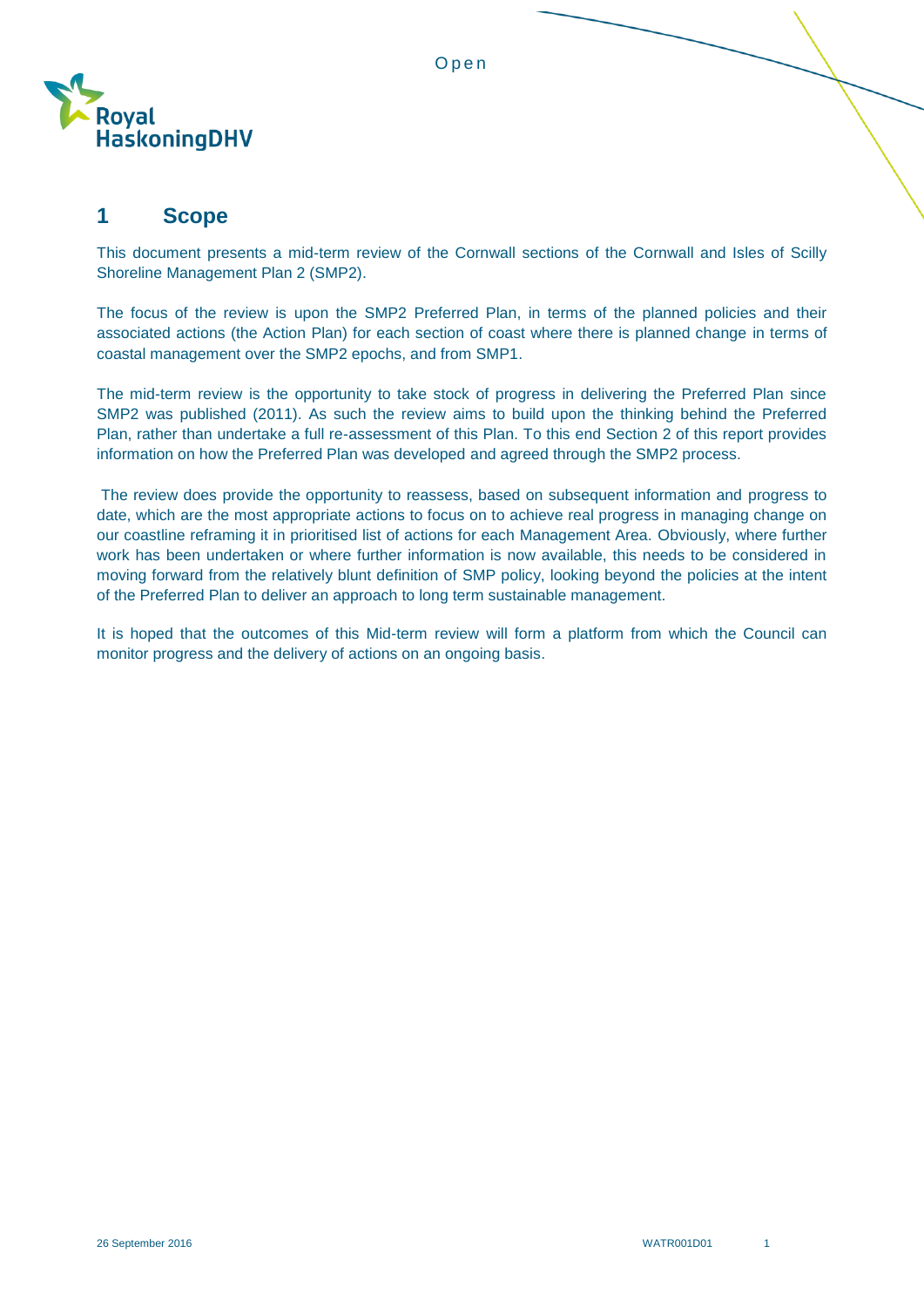

#### <span id="page-4-0"></span> **2 SMP2 Context**

 A Shoreline Management Plan (SMP) provides a large-scale assessment of the risks associated with coastal evolution and presents a policy framework to address these risks to people and the developed, historic and natural environment in a sustainable manner.

 The SMP is a non-statutory policy document for coastal defence management planning. It takes account of other existing planning initiatives and legislative requirements, and is intended to inform wider strategic planning. It does not set policy for anything other than coastal defence management. However, from this perspective, it aims to provide the context to, and consequence of, management decisions in other sectors of coastal management.

 The Cornwall and Isles of Scilly Shoreline Management Plan 2 (SMP2) was published in 2011 after a period of public consultation. The Plan was adopted by elected members of Cornwall Council, the Council of the Isles of Scilly and Torridge District Council and signed off by the Department for Environment, Food and Rural Affairs (Defra).

 The SMP2 document sets out the results of the first revision to the original SMPs (completed in 1999) for the area of coast extending from Rame Head to Hartland Point; covering the whole of the Cornish coastline, apart from the east of Rame Head to Saltash and the western side of the Tamar Estuary, and a small section of the Devon Coastline between Morewenstow and Hartland Point. The SMP2 also covers five of the Isles of Scilly islands.

 The SMP2 was developed by the Cornwall and Isles of Scilly Coastal Advisory Group (CISCAG) on behalf of Cornwall Council (the lead authority), Torridge District Council and the Council of the Isles of Scilly. It was supported throughout its development by a Client Steering Group (CSG) made up of a number of stakeholders including representatives from each local authority involved, the Environment Agency, National Trust, RSPB, Natural England, and Historic England.

## <span id="page-4-1"></span>**2.1 Policy development/context**

 It is important that the SMP must be realistic given known legislation and constraints; not promising what cannot be delivered, particularly in terms of what might realistically be funded. However, the SMP, while developing a long term sustainable management plan, has to take account of the pragmatic issues in terms of impacts on communities, aiming to deliver from a broader perspective against the values of the coastal zone as a whole. There is no value in a long-term plan which has policies driven by short-term politics, works that prove to be detrimental when considered several decades into the future or cannot be justified in terms of public expenditure.

 The Plan must, therefore, remain relevant and flexible enough to adapt to changes in legislation, politics and social attitudes. The plan considers objectives, policy setting and management requirements for three main epochs; from the present day, medium-term and long-term, corresponding broadly to time periods of 0 to 20 years, 20 to 50 years and 50 to 100 years respectively. This concept of epochs is not intended to be prescriptive and the policies within the short and medium term work to deliver the longer term Intent of Management over the longer term. There is a need to have a long-term sustainable vision, which may change with time, but the SMP must demonstrate that defence decisions made today are not detrimental to achievement of that vision.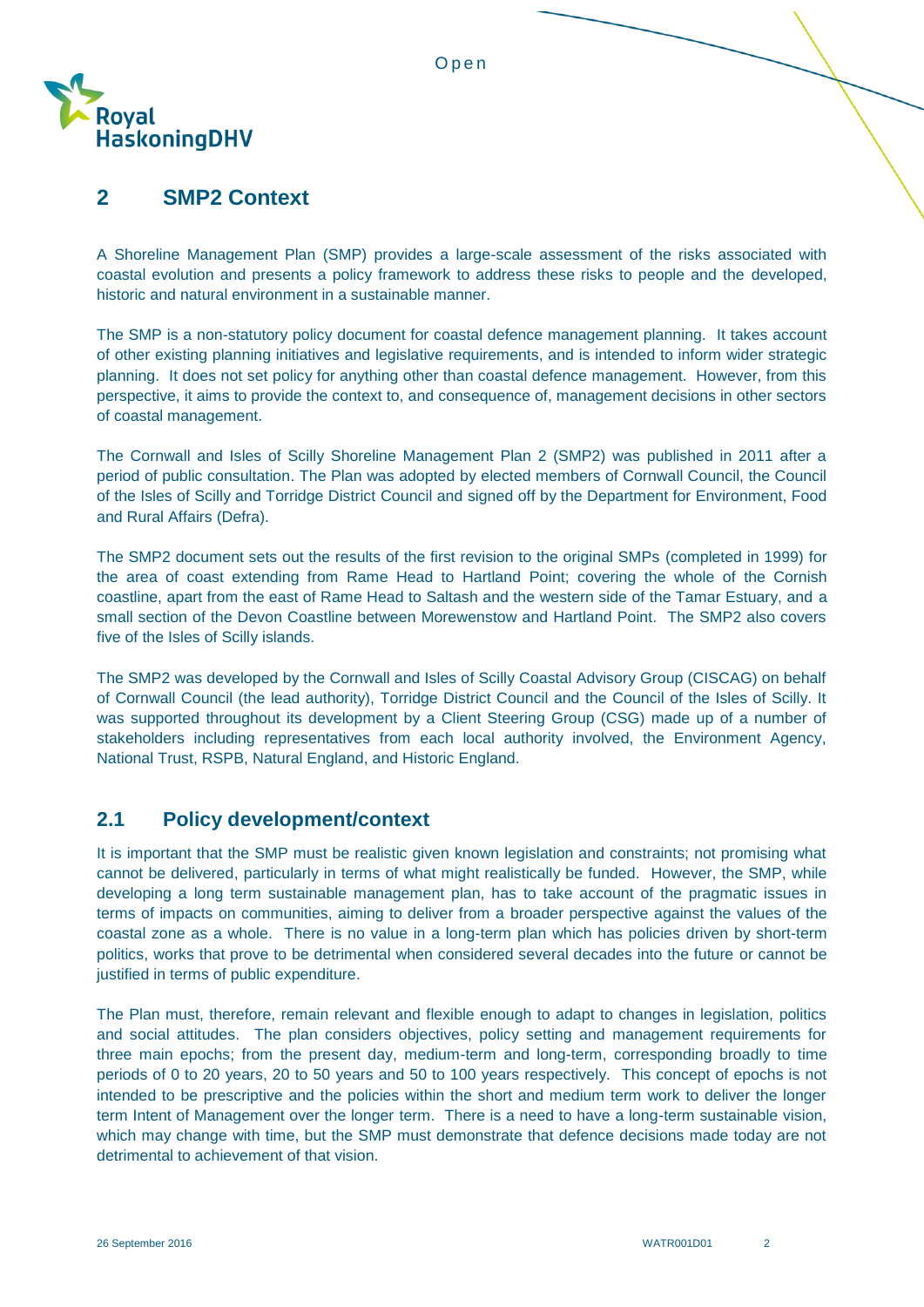

 The Cornwall and Isles of Scilly SMP2 covers an area of significant environmental value, but also one which has a strong history of human settlement and present day use. These uses and interests are not inherently opposed. In reality it is the natural attraction, combined with the historical coastal use, which gives this area its distinct and considerable value to man in the present day. While individual core objectives or aims may, therefore, be set, and indeed are set, with respect to each specific aspect of the area, the aim of the SMP2 must be to develop a broader intent of management where, as far as possible, these specific objectives are not set in conflict. The underlying principle for the development of the plan has been to consider the specific circumstances of the differing sections of the coast and through this understanding, attempt to deliver the greatest benefit to the totality of coastal communities in an area.

### <span id="page-5-0"></span>**2.2 Key Principles**

 The following list of principles reflects the aspirations of all interested parties. They have been used together with their objectives identified for each area of the coast, to aid policy development and identification of specific objectives. These objectives were developed by consulting the Client Steering Group (CSG), Elected Members Forum (EMF) and key stakeholders, and are presented as aggregated objectives for each area. It is important to note that these come from the values that stakeholders place on the issues and features in each area. Some of these objectives therefore conflict with others. Because of this, the SMP2 is not able to achieve all of these objectives. The principles are listed below and are set out in no particular order.

- To support the essential diverse character of the landscape & seascape of Cornwall and the Isles of Scilly
- To allow natural evolution of the shoreline wherever possible
- To minimise impacts upon the historic environment, without unduly preventing natural coastal processes
- To support existing nature conservation values and minimise impacts upon habitats, while allowing adaptive response to natural change
- To support the viability and core values of coastal settlements, in a manner consistent with the Government's sustainable development principles
- To support diversification of tourism and recreational opportunities
- To support the adaptation and resilience of regional and county transport links
- To manage the risks to communities from flooding and support their adaptation and development of resilience
- To manage the risks to communities from erosion and support their adaptation
- To establish a long-term action plan which helps to minimise and reduce the reliance on defences in the future.

## <span id="page-5-1"></span>**2.3 Development of Policy**

#### <span id="page-5-2"></span>**2.3.1 Division of the coast**

 In order to develop policy in sufficient detail the SMP2 divided the coast into sections. This was not intended to define hard barriers to thinking about the coast as a whole but solely a practical means of examining the coast in detail.

 At the widest scale, Policy Development Zones (PDZ) were defined. This was done to minimise the residual linkages between one section of the coast and the adjacent section, but also to ensure that in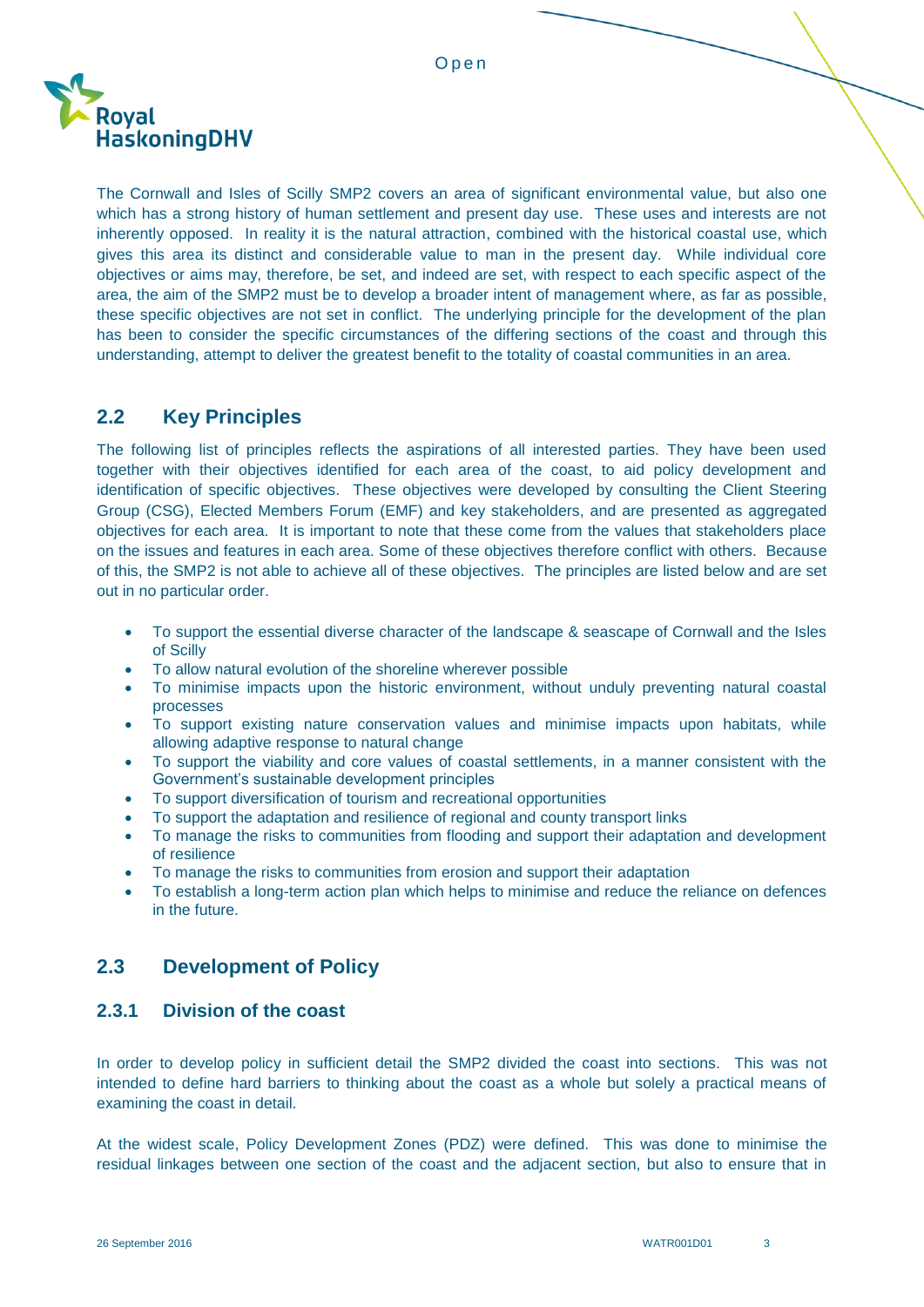

 developing and discussing policy, all major interactions across all themes were able to be considered in a coherent manner.

 At the smallest scale, in order to create policy for individual sections of coast, Policy Units were established, within the framework of the PDZ. This was to ensure that the broader implications of managing one policy unit with respect to another unit were considered. Inevitably there are dependencies between policy units, and so these are grouped together within a Management Area. It is within these management areas that the overall intent of management of the coast can best be described.

This approach is illustrated in Figure 2.1



**Figure 2.1 Schematic of SMP2 links between PDZ, MA and PU.** 

#### <span id="page-6-0"></span> **2.3.2 Policies**

 The generic shoreline management policy options considered in the SMP2 are defined by Defra. They are outlined in the following statements:

- **No active intervention (NAI)**: a decision not to invest in providing or maintaining defences or natural coastline.
- **Hold the line (HTL)**: maintain or upgrade the level of protection provided by defences or natural coastline.
- **Managed realignment (MR):** manage the coastal processes to realign the 'natural' coastline configuration, either seaward or landward, in order to create a future sustainable shoreline position.
- **Advance the line (ATL)**: build new defences seaward of the existing defence line where significant land reclamation is considered.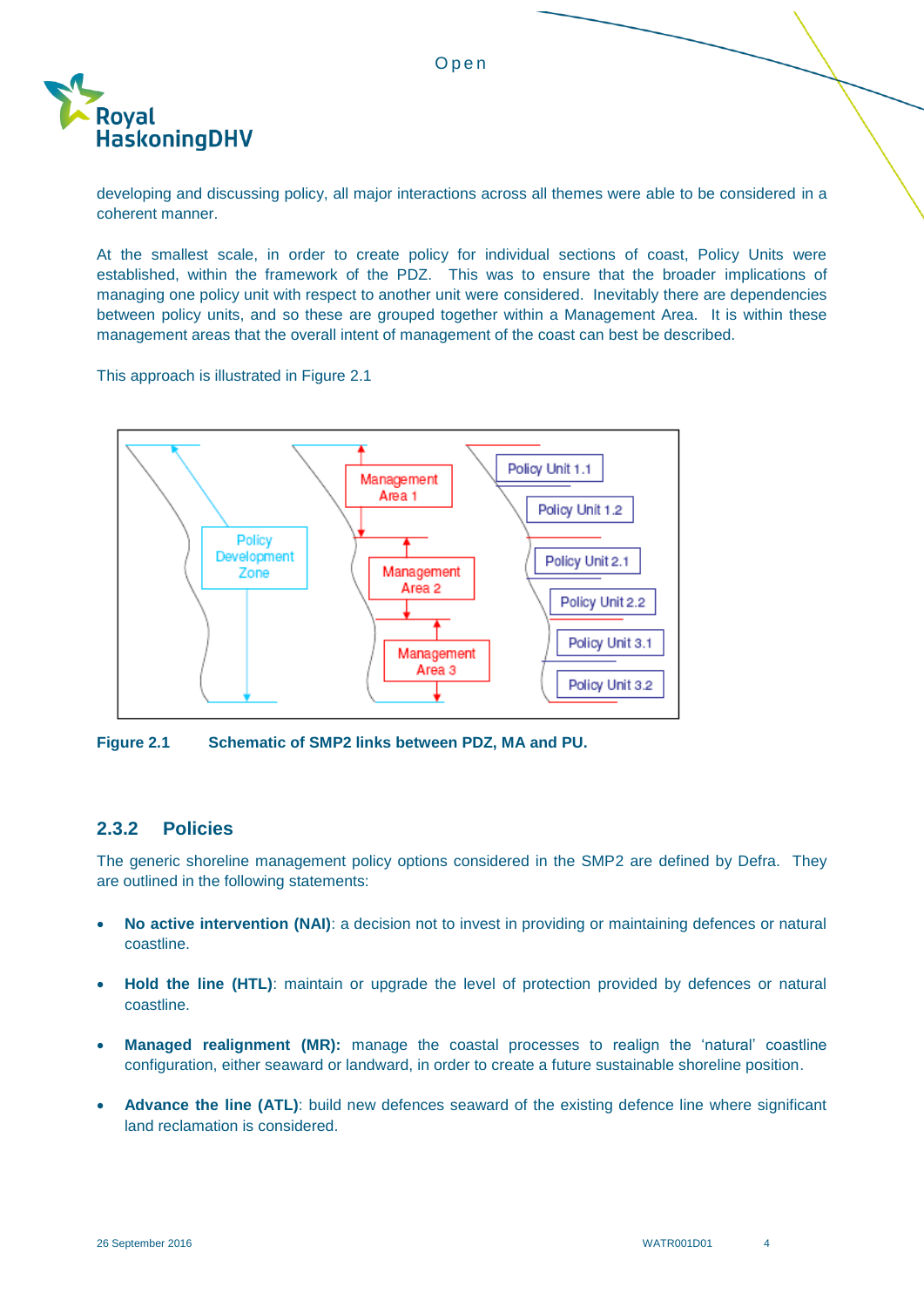

The following additional information helps to describe the generic policies in more detail:

#### **No Active Intervention**

 The policy option of NAI has developed from two distinct set of circumstances. In the first, the SMP has identified the need for the coast to be allowed to develop naturally. Typically, it may be that erosion of a frontage is providing sediment to other sections of the coast and therefore, may be important that the coast is allowed to continue to erode if sustainable intervention is to be achieved elsewhere. Where this or some similar condition applies, this is discussed in the SMP. The other situation where the policy of NAI is defined may arise where it is unlikely that operating authorities would provide funding for defence. It may be that works have a cost/benefit ratio less than one, or there may not be priority funding. Where appropriate, the SMP introduces caveats to make this distinction. The SMP has identified that privately funded works may still be permissible, however, there may be conditions associated with this such that private works do not result in negative impacts on other interests.

#### **Hold the Line**

 The intent of this policy option is to maintain defence to important assets or interests at the coast. This does not necessarily mean that the existing defences would be maintained in exactly the same form as they are at present. There may be a need to adjust the local alignment in the future or to replace, or add structures. In this way, constructing cross shore or shore linked structures, such as groynes or breakwaters, may be the approach adopted in the future under this policy in specific cases. The proposed policy therefore sets the intent to maintain defence of the important features in an appropriate manner.

#### **Managed Realignment**

 This policy option may arise from a series of different circumstances and objectives. The ethos of MR is that management of the shoreline would be improved by either allowing for and/or creating the conditions for the coast to realign. A very obvious example of this is in moving a sea wall back from the active coastal zone, providing a more secure position for such a defence while the shoreline re-adjusts. Other examples are where intervention at the coast may be less onerous if the coast is allowed to retreat before intervention is undertaken. This may, for example, create the opportunity to retain a beach in front of a setback hard defence. In summary, MR is used to allow the shoreline to move backwards or forwards, with management to control or limit movement of the shoreline, so as to achieve a specific outcome.

#### **Advance the line:**

 robust defensive position and provide additional opportunity for increased intertidal width and/or land reclaim. Advancement of the line may not necessarily require the construction of structures seaward of the existing shoreline. Examples include the construction of tidal barriers or outer harbour walls where this provides a more sustainable solution based on the objectives and core values of a given community or settlement. Alternatively, advancing the line can be used in order to introduce variation into the plan shape of a coastal frontage and encourage the accumulation of sediment and promote sustainable management of the intertidal width. An ATL policy option may be adopted where advancement of the shoreline would assist in creating a more

 These descriptions indicate the level of detail required by the SMP. In developing these generic policies there is a basic requirement to state the intent of the policy, such that it is the intent, not the definitions given above, that drive future management.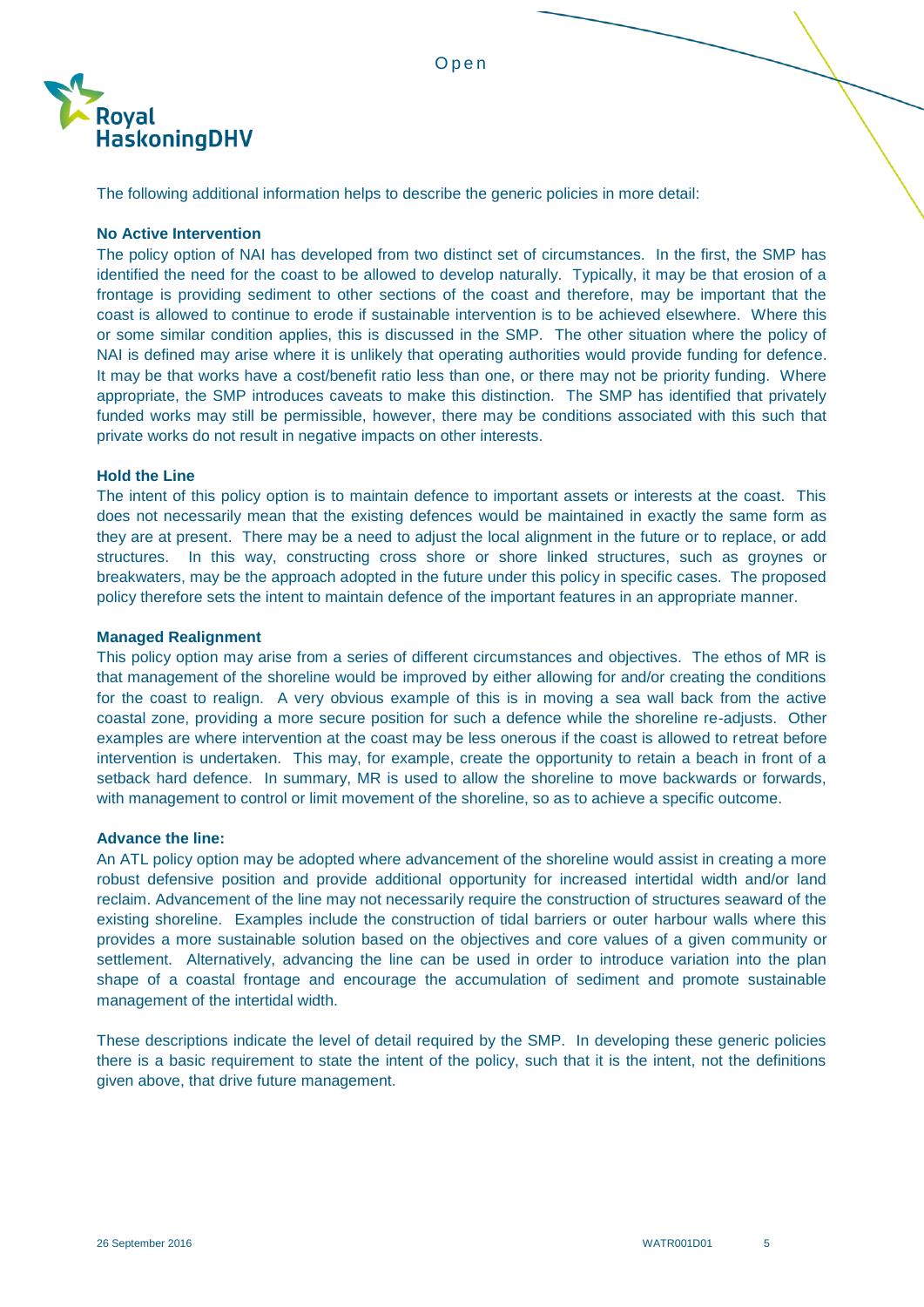

 It is recognised from the above descriptions that in some areas a combination of approaches may be possible either across several different policy units taken as a whole (i.e. across management areas) or more locally in realigning sections of a unit while holding critical control points, particularly in relation to an overall policy of managed realignment. The definition of a policy within a policy unit has, therefore, to be considered within the broader context of how that policy interacts with other polices and how policies combine to deliver the intent of management.

 In undertaking the mid-point review, particular attention has been given to developing from the SMP policies, considering how these broad scale generic policies need to be considered in terms of the practical interpretation and implementation with respect to individual sites. The review, therefore, aims to give a broader understanding of the issues, to a more local or specific audience, as to what actions are needed. The review has also, to recognise that there still needs to be a degree of flexibility in delivering the overall intent of management set out in the SMP.

 The review focusses on the areas where significant change is being proposed in terms of specific policy units but considers this within the broader intent of management within the Management Area within which each policy unit sits.

## <span id="page-8-0"></span>**2.4 Action Plan**

 The Action Plan developed for the Cornwall & Isles of Scilly Shoreline Management Plan 2 provides the basis for taking forward the intent of management. The SMP guidance states that the purpose of the Action Plan is to summarise the actions that are required before the next review of the SMP. However, in reality the Action Plan has to be looking much further into the future, in order to provide guidance on how the overall management intent for 100 years may be taken forward.

 The Action Plan attempts to capture all intended actions necessary, on a policy unit by policy unit basis, to deliver the intent of management at a local level. It can also help to prioritise Flood and Coastal Erosion Risk Management (FCERM) medium and long-term planning budget lines, identify potential partners and sources of funding.

 The CSG approved the SMP2 Action Plan based on the Preferred Plan, and through signing up to the Action Plan, each CSG partner demonstrated a commitment of intent to undertake the actions, as priorities allow and funding permits.

 Throughout the review, a key aspect that has come to the fore is that, while often actions in terms of monitoring, physical process or FCERM studies have been undertaken; as a necessary priority, there are many areas where there is still the need to further promote the understanding set out in the SMP2. In particular, it is seen that more immediate action is required in developing ideas and understanding from within communities faced with longer term change.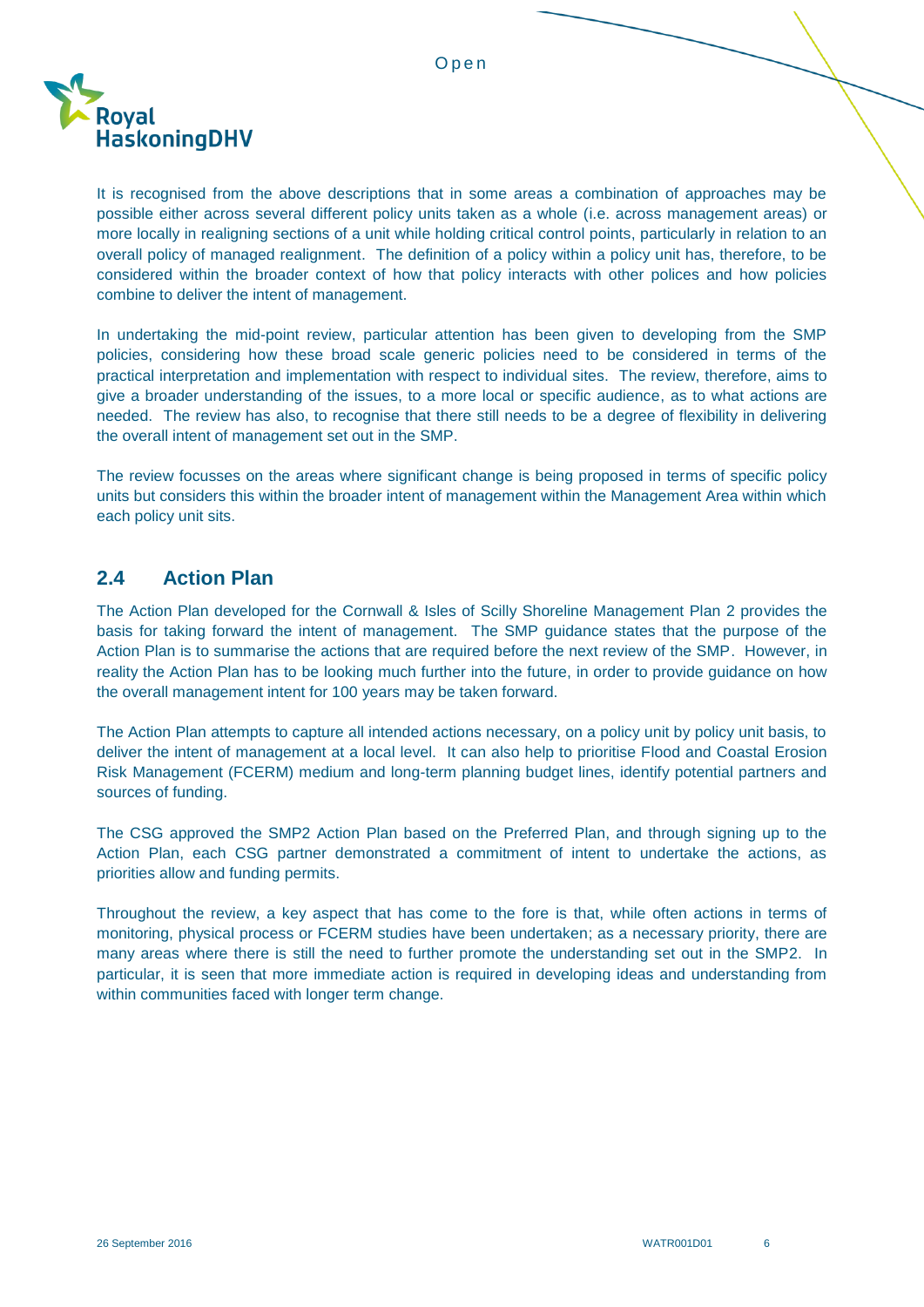

# <span id="page-9-0"></span> **3 Cornwall SMP2 Mid-term review**

### <span id="page-9-1"></span>**3.1 Introduction**

 The Cornwall SMP2 mid-term review has been a significant undertaking, reviewing the intent of SMP2 and progress so far in the Management Areas where there is planned change in coastal management over the SMP2 epochs, and from SMP1. In particular the mid-term review has considered:

- $\Box$  of the broader intent of management within management areas defined by the SMP2), the critical interdependencies between specific policy units (i.e. considering these policies in terms
- $\Box$  and the degree of pressure that these are under. This was based on the information and assessment with the SMP2, or where further information was available. It aimed to make this risk the significance in terms of risk to properties, infrastructure or the natural and historic environment more explicit.
- And the inherent uncertainties and dependencies associated with the need for change, identifying where studies or monitoring has been recommended and considering how this has been taken forward.

 Table 3.1 captures the scale of this mid-term review. The focus has been on Management Areas where within the SMP there is, for any policy unit, a change in policy or management over time. Where Management Areas include such policy units this is indicted by a "yes". These Management areas may then be found within Appendix A. In each case, for these Management Areas, an individual but standardised review document has been prepared. A new action plan for each area has been developed; building upon that prepared at the time of SMP2. This reflects the progress to date and focusses efforts on actions required to actively manage the intent of Preferred Plan with delivery partners and communities.

 A particular point brought out in the new action plan sheets is ownership of different actions. While it may be that Cornwall Council, particularly with respect to internal departments, may wish to alter the ownership, it is considered important that associated with each action is an owner. Clearly this will need to be agreed between different organisations.

 The action sheets also identify as far as possible partners associated with actions. This attempts to emphasise the need for joint / multi-agency working. It also attempts to highlight that with some actions; ultimately, the ownership of developing the approach to change may shift, particularly through involvement of local communities.

 The action plan sheets are set out in such a manner so as to highlight where one action feeds into a subsequent action or series of actions. This again reflects a different manner of working, recognising that change is unlikely to be something that is managed all at once; it is an on-going process.

 In addition to those Management Areas where change is being managed, Table 3.1 also provides useful information on Management Areas where a change in management intent has not been identified and where continuation of the existing approach to manage the coast is the Preferred Plan. The table provides a brief comment upon whether a future review of actions to do this is required.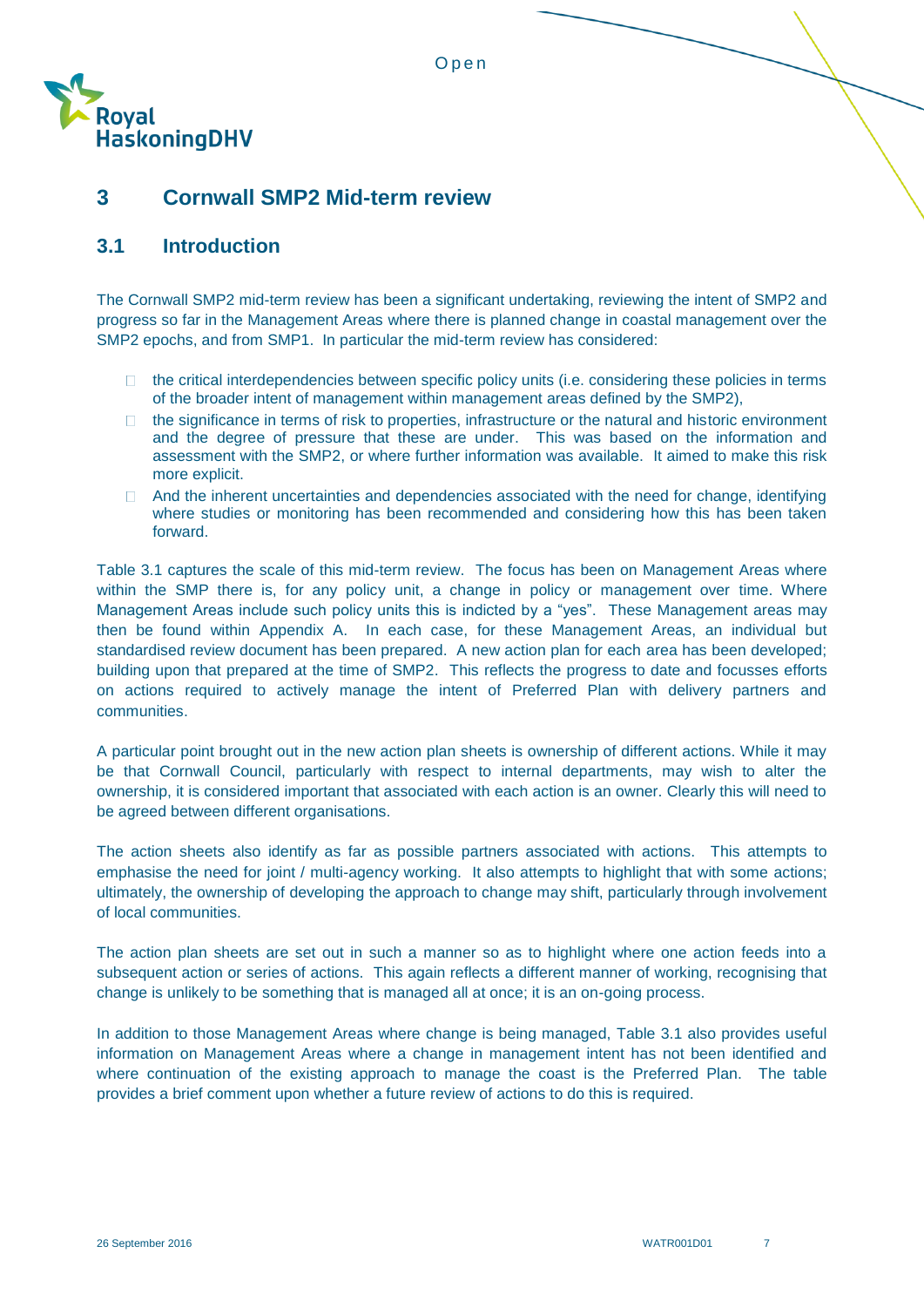

| <b>Management</b><br><b>Area</b> | <b>Location</b>                                              | <b>Included</b><br>within this<br>mid term<br>review<br>Yes /No | <b>Future review considerations</b>                                                                                                                                                                                                          |
|----------------------------------|--------------------------------------------------------------|-----------------------------------------------------------------|----------------------------------------------------------------------------------------------------------------------------------------------------------------------------------------------------------------------------------------------|
| 01                               | <b>Rame Head to Downderry</b>                                | <b>Yes</b>                                                      |                                                                                                                                                                                                                                              |
| 02                               | <b>Downderry and Seaton</b>                                  | <b>Yes</b>                                                      |                                                                                                                                                                                                                                              |
| 03                               | <b>Seaton to Pencarrow Head</b>                              | Yes                                                             | Yes: The approach for Hold the Line for<br>East and West Looe and Polperro.                                                                                                                                                                  |
| 04                               | <b>Pencarrow Head to Gribbin</b><br><b>Head</b>              | <b>No</b>                                                       | Yes: The approach to Hold the line at<br>Polruan and Fowey needs consideration.                                                                                                                                                              |
| 05                               | Fowey Estuary (above Mixtow) No<br>including tributaries     |                                                                 | HtL with localised MR at Lostwithiel. HtL<br>is a continuation of current management<br>practice, however opportunities for<br>localised realignment should be<br>considered in conjunction with Catchment<br>Flood Management Plan actions. |
| 06                               | <b>Gribbin Head to Par Docks</b>                             | <b>Yes</b>                                                      |                                                                                                                                                                                                                                              |
| 07                               | <b>Par Docks to Black Head</b>                               | <b>Yes</b>                                                      |                                                                                                                                                                                                                                              |
| 08                               | <b>Black Head to Dodman Point</b>                            | <b>Yes</b>                                                      |                                                                                                                                                                                                                                              |
| 09                               | <b>Veryan Bay</b>                                            | Yes                                                             | The approach to Hold the line at Portloe<br>needs consideration                                                                                                                                                                              |
| 10                               | <b>Gerrans Bay</b>                                           | <b>No</b>                                                       | Continue the policy of realignment at<br><b>Pendower and Carne Beaches in</b><br>discussion with local businesses and the<br>Highway authority. The approach to Hold<br>the line at Portscatho needs consideration                           |
| 11                               | <b>Lower Fal (Carrick Roads)</b>                             | <b>Yes</b>                                                      | The approach to Hold the line at St<br>Mawes, St Just-in-Roseland and<br><b>Falmouth needs consideration</b>                                                                                                                                 |
| 12                               | <b>Upper Fal (Turnaware Point to</b><br>normal tidal limits) | <b>Yes</b>                                                      |                                                                                                                                                                                                                                              |
| 13                               | <b>Pendennis Point to</b><br><b>Rosemullion Head</b>         | Yes                                                             | The approach to Hold the line at Castle<br>Beach and Gyllyngvase needs<br>consideration                                                                                                                                                      |
| 14                               | <b>Helford Estuary</b>                                       | <b>No</b>                                                       | NAI/MR at undefended estuary banks and<br>MR at Gweek. NAI is in line with current<br>management practice. Opportunities for<br>MR should be considered.<br>The approach to Hold the Line at Gweek<br>Quays (north & south quays) needs      |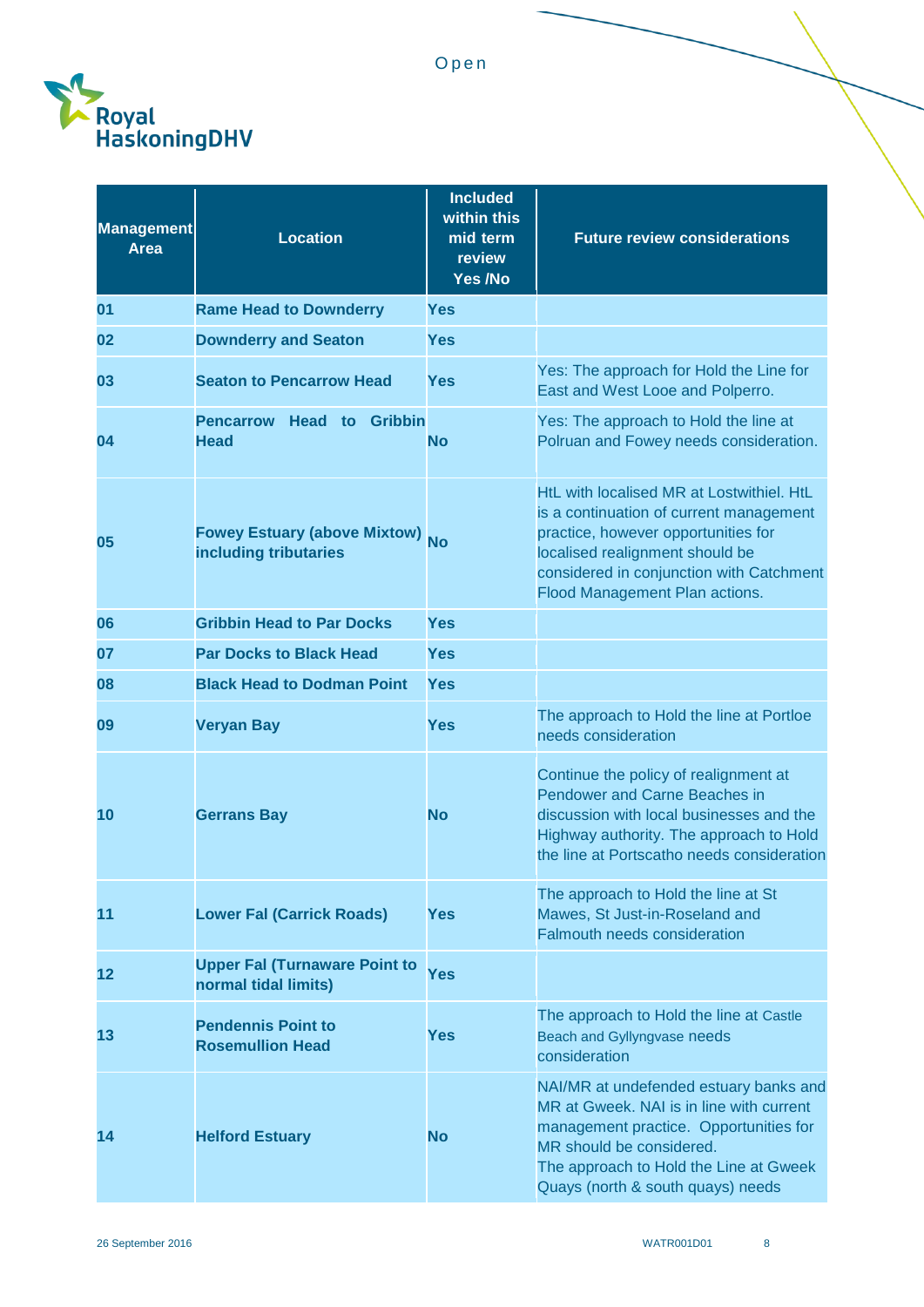

| Management<br><b>Location</b>                                    | <b>Included</b><br>within this<br>mid term<br>review<br>Yes /No | <b>Future review considerations</b>                                                                                                                                                                                                                                                                                                       |
|------------------------------------------------------------------|-----------------------------------------------------------------|-------------------------------------------------------------------------------------------------------------------------------------------------------------------------------------------------------------------------------------------------------------------------------------------------------------------------------------------|
|                                                                  |                                                                 | consideration                                                                                                                                                                                                                                                                                                                             |
| <b>Lizard East (Nare Point to</b><br><b>Lizard Point)</b>        | <b>Yes</b>                                                      | The approach to Hold the Line at Cadgwith<br>needs consideration                                                                                                                                                                                                                                                                          |
| <b>Lizard West (Lizard Point to</b><br><b>Baulk Head)</b>        | <b>Yes</b>                                                      |                                                                                                                                                                                                                                                                                                                                           |
| <b>Baulk Head to Trewavas Head</b>                               |                                                                 | The approach to Hold the Line at<br>Porthleven needs consideration                                                                                                                                                                                                                                                                        |
| <b>Trewavas Head to The Greeb</b>                                |                                                                 |                                                                                                                                                                                                                                                                                                                                           |
| <b>Marazion to Longrock</b>                                      |                                                                 | <b>Refer to Mounts Bay Strategic</b><br>Assessment of Adaptive Frontages report<br>2015                                                                                                                                                                                                                                                   |
| <b>Longrock to Penzance</b>                                      | Yes                                                             | <b>Refer to Mounts Bay Strategic</b><br>Assessment of Adaptive Frontages report<br>2015                                                                                                                                                                                                                                                   |
| <b>Penzance and Newlyn (Albert</b><br><b>Pier to Sandy Cove)</b> | <b>Yes</b>                                                      | The approach to Hold the line at<br>Penzance Harbour & Docks and Newlyn<br>needs consideration                                                                                                                                                                                                                                            |
| <b>Mousehole (Sandy Cove</b><br>breakwater to Point Spaniard)    |                                                                 | The Management intent of HtL is a<br>continuation of present management.<br>Significant harbour structures at<br>Mousehole require consideration in the<br>light of funding opportunities and the role<br>of harbour structures on coastal defence<br>In addition the approach to Hold the line<br>at the Cliff Road needs consideration. |
| <b>Point Spaniard to Land's End</b>                              |                                                                 | Change in management intent at<br>Lamorna Cove from HtL to NAI. This<br>does not preclude private investment in<br>current defences.                                                                                                                                                                                                      |
| <b>Land's End to Clodgy Point (St</b><br><b>Ives</b> )           | <b>No</b>                                                       | The approach to Hold the line at Sennen<br>Cove needs consideration                                                                                                                                                                                                                                                                       |
| <b>Clodgy Point to Porthminster</b><br><b>Point</b>              |                                                                 | The approach to Hold the Line at the St<br>Ives frontage needs consideration                                                                                                                                                                                                                                                              |
| <b>Porthminster Point to Hayle</b><br><b>Estuary</b>             |                                                                 | Change in management intent from HtL in<br>SMP1 to NAI in SMP2. Current<br>development plans of tourist/commercial<br>based facilities at back of the beach by<br>private owner                                                                                                                                                           |
|                                                                  |                                                                 | <b>Yes</b><br>Yes<br><b>Yes</b><br><b>No</b><br><b>No</b><br><b>No</b><br><b>No</b>                                                                                                                                                                                                                                                       |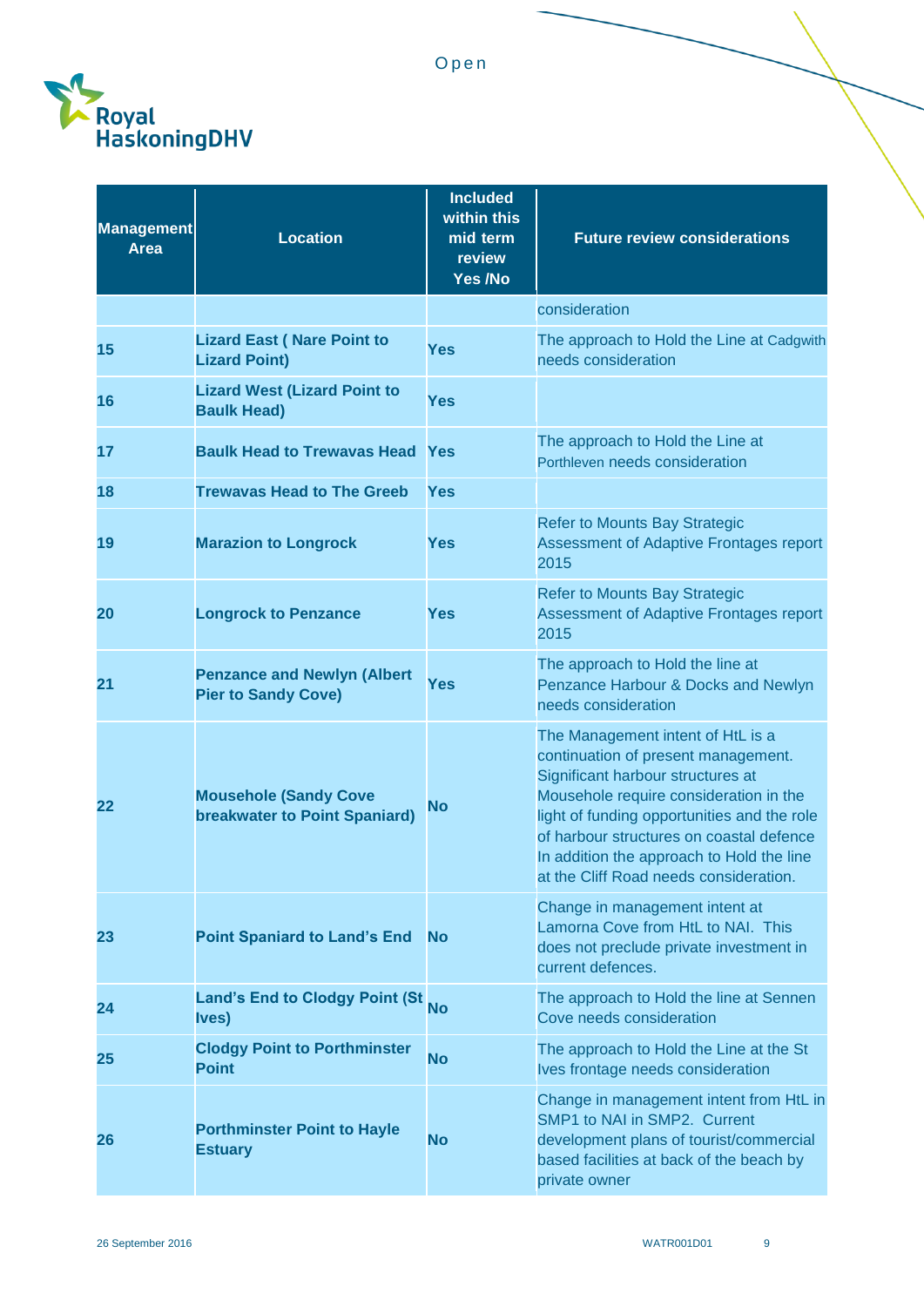

| <b>Management</b><br>Area | <b>Location</b>                                               | <b>Included</b><br>within this<br>mid term<br>review<br>Yes /No | <b>Future review considerations</b>                                                                                                                                                                                                                                   |
|---------------------------|---------------------------------------------------------------|-----------------------------------------------------------------|-----------------------------------------------------------------------------------------------------------------------------------------------------------------------------------------------------------------------------------------------------------------------|
| 27                        | <b>Hayle Estuary</b>                                          | <b>Yes</b>                                                      | The approach to Hold the line at Lelant,<br>Harbour, East Quay & South Quay,<br>Copperhouse Pool needs consideration.                                                                                                                                                 |
| 28                        | <b>Black Cliff to Godrevy Point</b>                           | <b>No</b>                                                       | Continuation of managed realignment<br>approach with the opportunity to enhance<br>the dunes. Further consideration may<br>need to be given to define the area as a<br>CCMA in support of realignment and<br>reference should be made to the dune<br>management plan. |
| 29                        | <b>Godrevy Point to St Agnes</b><br><b>Head</b>               | Yes                                                             |                                                                                                                                                                                                                                                                       |
| 30                        | <b>St Agnes Head to Pentire Point</b><br><b>West</b>          | <b>Yes</b>                                                      |                                                                                                                                                                                                                                                                       |
| 31                        | <b>Fistral Bay and Crantock</b>                               | <b>Yes</b>                                                      |                                                                                                                                                                                                                                                                       |
| 32                        | <b>Newquay Bay</b>                                            | <b>Yes</b>                                                      | The approach to Hold the Line at<br>Newquay Harbour needs consideration                                                                                                                                                                                               |
| 33                        | <b>Trevelgue Head to Trevose</b><br><b>Head</b>               | <b>Yes</b>                                                      |                                                                                                                                                                                                                                                                       |
| 34                        | <b>Trevose Head to Stepper Point Yes</b>                      |                                                                 |                                                                                                                                                                                                                                                                       |
| 35                        | <b>Camel Estuary (Stepper Point</b><br>to Trebetherick Point) | <b>Yes</b>                                                      | The approach to Hold the Line<br>Wadebridge and Egloshayle right bank,<br>needs consideration.                                                                                                                                                                        |
| 36                        | <b>Trebetherick Point to Pentire</b><br><b>Point</b>          | <b>Yes</b>                                                      |                                                                                                                                                                                                                                                                       |
| 37                        | <b>Pentire Point to Boscastle</b>                             | <b>Yes</b>                                                      | The approach to Hold the Line at Port<br><b>Isaac and Bostcastle needs consideration</b>                                                                                                                                                                              |
| 38                        | <b>Boscastle to Wanson Mouth</b>                              | <b>Yes</b>                                                      |                                                                                                                                                                                                                                                                       |
| 39                        | <b>Wanson Mouth to Higher</b><br><b>Longbeak</b>              | <b>Yes</b>                                                      |                                                                                                                                                                                                                                                                       |
| 40                        | <b>Higher Longbeak to Lower</b><br><b>Sharpnose Point</b>     | <b>Yes</b>                                                      | The approach to Hold the Line at Bude<br>Haven & Canal area needs consideration                                                                                                                                                                                       |
| 41                        | <b>Lower Sharpnose Point to</b><br><b>Hartland Point</b>      | <b>No</b>                                                       |                                                                                                                                                                                                                                                                       |
| 42-46                     | <b>Isles of Scilly</b>                                        | <b>No</b>                                                       | Covered in a separate Isles of Scilly Mid<br>Term Review document (2016).                                                                                                                                                                                             |